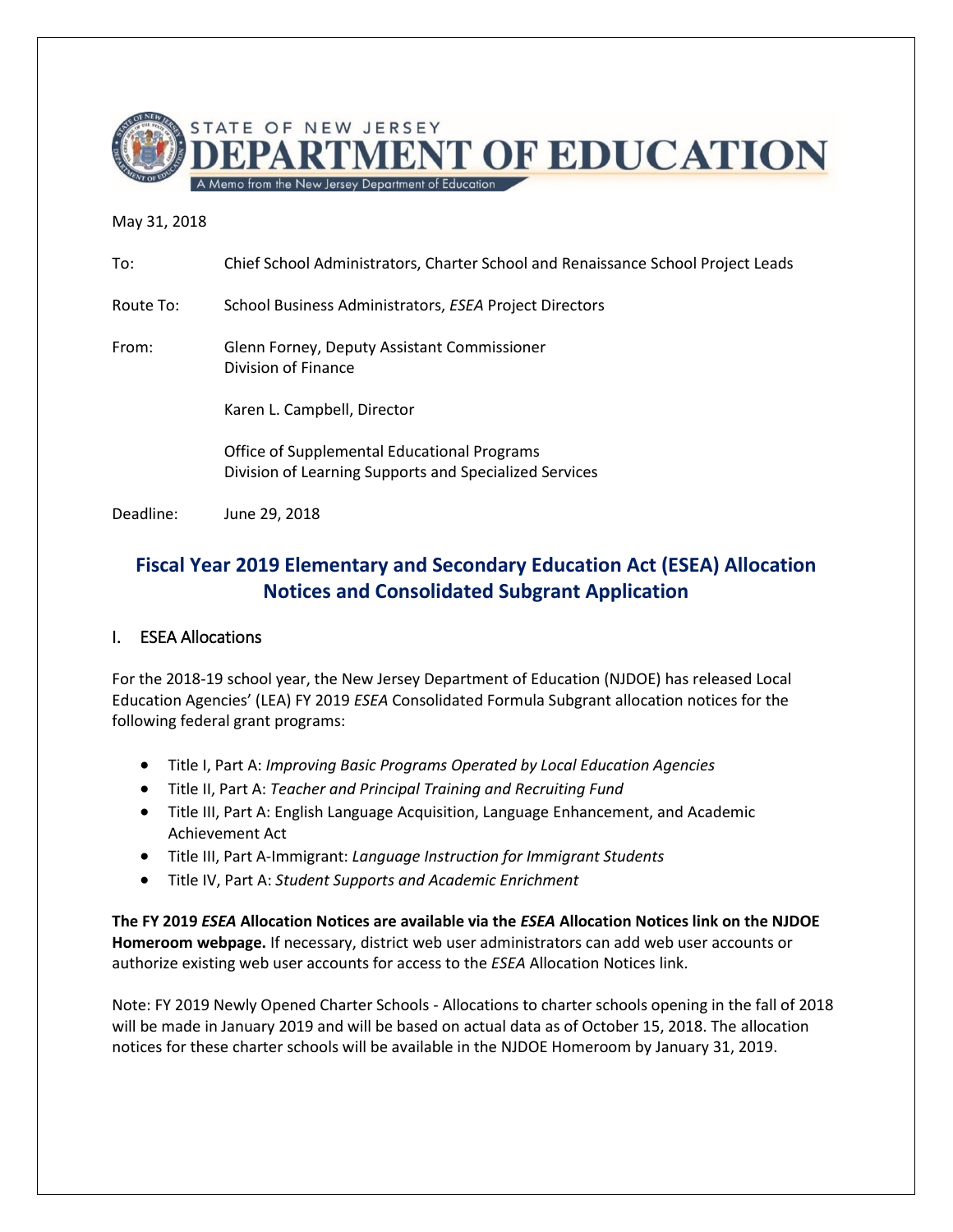#### Allocation Notice Explanation

The summary allocation notice lists the LEA's allocation amount for each *ESEA* program. LEA allocation notices uploaded to the NJDOE's Homeroom webpage provide the details described below.

### *FY 2019 Formula Allocation*

Calculations for each title are based on federal statute and guidance.

### *FY 2019 Charter School and Renaissance School Project Set-Asides*

These amounts reflect funds allocated to the charter schools and renaissance school projects, and are based on projected data. Final allocations will be calculated once actual charter school and renaissance school project data are available. Any upward or downward adjustments resulting from these final allocation calculations for FY 2019 will be reflected in the FY 2020 *ESEA* allocation notices. If a charter school or renaissance school project closes or does not open, funds will be reallocated to the "sending" LEA and will be reflected in the LEA's FY 2020 allocations.

#### *FY 2018 Allocation Adjustment*

These amounts reflect increased or decreased amounts that were calculated in the FY 2018 adjusted formulas. The FY 2018 allocation adjustment amounts are listed separately on the FY 2019 allocation notice and include adjustments from FY 2018 for both the LEA and nonpublic schools.

#### *FY 2018 Reallocated Funds*

These amounts reflect the LEA's portion of grant funding that was unexpended by all LEAs that were allocated *ESEA* funding in the previous year.

### *Total FY 2019 Allocation*

These totals identify *all funds* that are available for expenditure in FY 2019.

#### Project Start Date

The FY 2019 *ESEA* project period begins on July 1, 2018. An LEA that successfully submits its *ESEA* applications through EWEG by the stated due date will have an application in "substantially approvable form" because the LEA will have agreed to the assurances as federally required. Pursuant to federal guidance, this allows the LEA to obligate its *ESEA* funds for allowable grant-related expenditures as of the project start date of July 1, 2018. LEAs will receive automatic email notifications through EWEG when their applications have been received in substantially approvable form. Non-receipt of funds cannot delay the delivery of services to students. For additional explanation, please refer to the NJDOE's [General Entitlement Grant Guidance](http://www.state.nj.us/education/grants/entitlement/EntitlementGrantApplicationGeneralGuidance.pdf) in the sections entitled "Period of Obligation of the Funds" and "Late Submission of the Grant Application."

#### Program-Specific Information for Each Title

To ensure equitable services are provided in a timely manner, pursuant to requirements under *ESEA,* as amended by the *Every Student Succeeds Act* (*ESSA)*, an LEA must obligate all funds allocated for equitable services in the year for which they are appropriated.

### *Title I, Part A*

*For LEAs serving Comprehensive or Targeted Schools with Title I, Part A funds*, up to 30% of the total Title I, Part A grant award may be reserved to complement school-level Title I allocations in supporting the implementation of the schools' approved Annual School Plans (ASPs).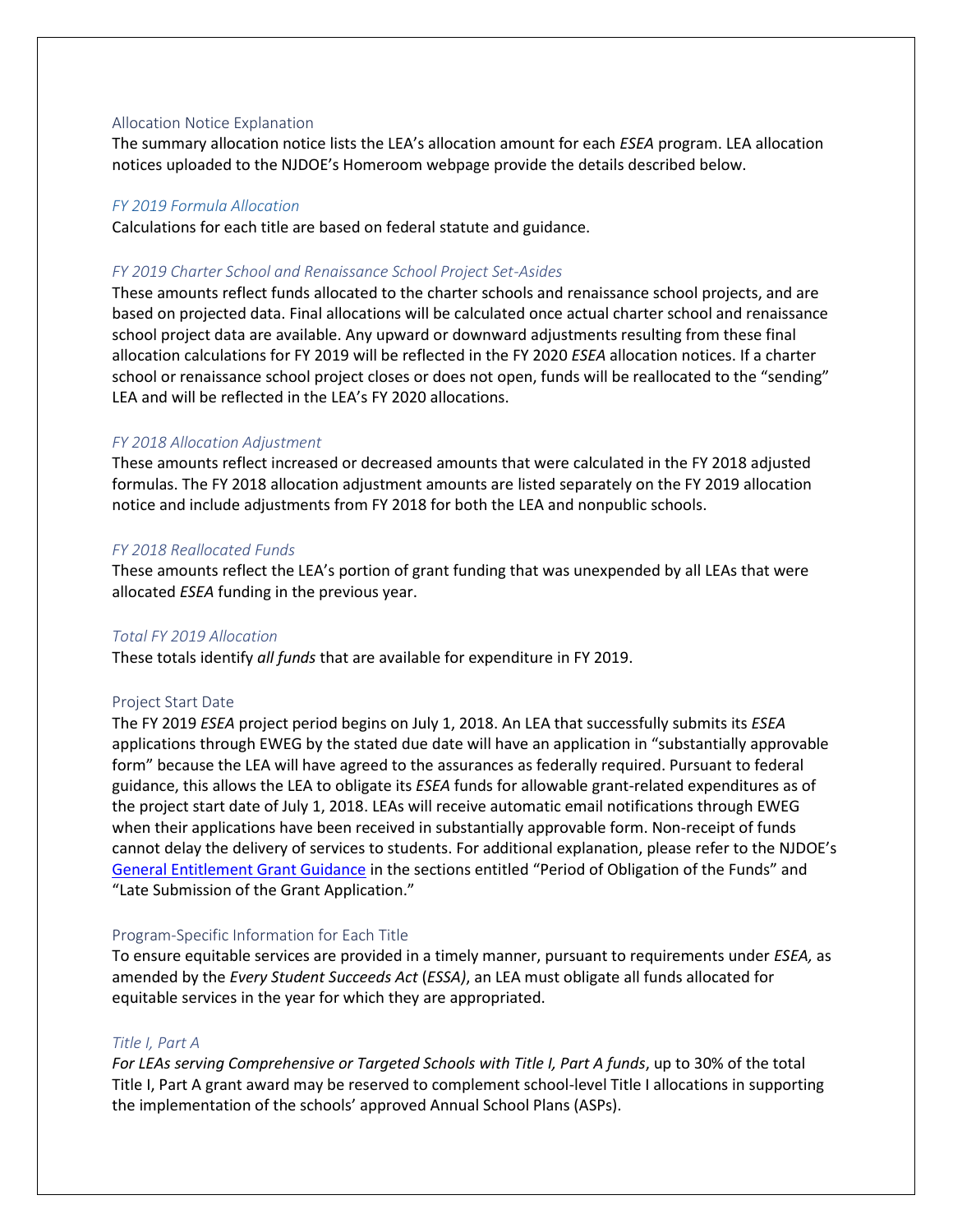Schools identified as Comprehensive or Targeted, as well as any school operating a Title I Schoolwide program in the 2018-19 school year, must complete the Annual School Planning process using the online system. The ASP must reflect the mutually agreed upon interventions for which the school, LEA, and Comprehensive Support and Improvement Team will be held accountable. The ASP online platform, for use by LEAs is available on the NJDOE's [Annual School Plan System \(ASPS\).](https://homeroom4.doe.state.nj.us/asps/login) Any updates/revisions to the ASP must be submitted using the ASPS.

In accordance with *ESEA* §1122 (c) Title I, hold harmless applies to LEAs depending upon their poverty rates, as follows:

- 95% hold harmless for LEAs with a minimum 30% poverty;
- 90% hold harmless for LEAs with poverty rates between 15% and 30%; and
- 85% hold harmless for LEAs below 15% poverty.

Additionally, adjustments are made for transfers to vocational and charter schools/renaissance projects.

Title I, Part A allocations are calculated by the USDE based on estimates of the U.S. Census Bureau data (enrollment and poverty) as required by federal legislation.

Eligibility for Title I, Part A funds is determined on an annual basis. Since actual enrollment and at-risk data are unavailable for charter schools and renaissance school projects with significant enrollment increases, projections are used to determine eligibility and allocations for these charter schools. After the review of October 2018 enrollment data, the NJDOE may determine these charter schools and renaissance school projects are ineligible for Title I funds or will significantly reduce the Title I allocation. Affected charter schools/renaissance school projects that lose eligibility or have their allocation significantly reduced will be notified as soon as the impact of the change is determined.

# *Title II, Part A*

The hold harmless provision for LEAs was eliminated under *ESEA,* as amended by *ESSA*. As a result, Title II, Part A funds will be distributed to LEAs follows:

- 80% of the funds will be distributed to LEAs based on the relative numbers of students ages 5 through 17 who reside in the area the LEA serves, and who are from families with incomes below the poverty line, based on the most recent census data as determined by USDE; and
- 20% of the funds will be distributed to LEAs based on the relative numbers of individuals ages 5 through 17 who reside in the area the LEA serves, based on the most recent Census data as determined by USDE.

# *Due to this change in how funds are distributed, LEAs/agencies may see a significant change to their Title II, Part A allocations each year.*

*ESEA* requires LEAs to set aside a proportionate share of their Title II, Part A allocation, less administrative costs, for services for nonpublic schools. The LEA has the option to reserve a maximum of five percent of the total Title II, Part A allocation for administrative costs. If the LEA hires an entity to assist with the administration, then the fees cannot be charged to the grant beyond the five percent.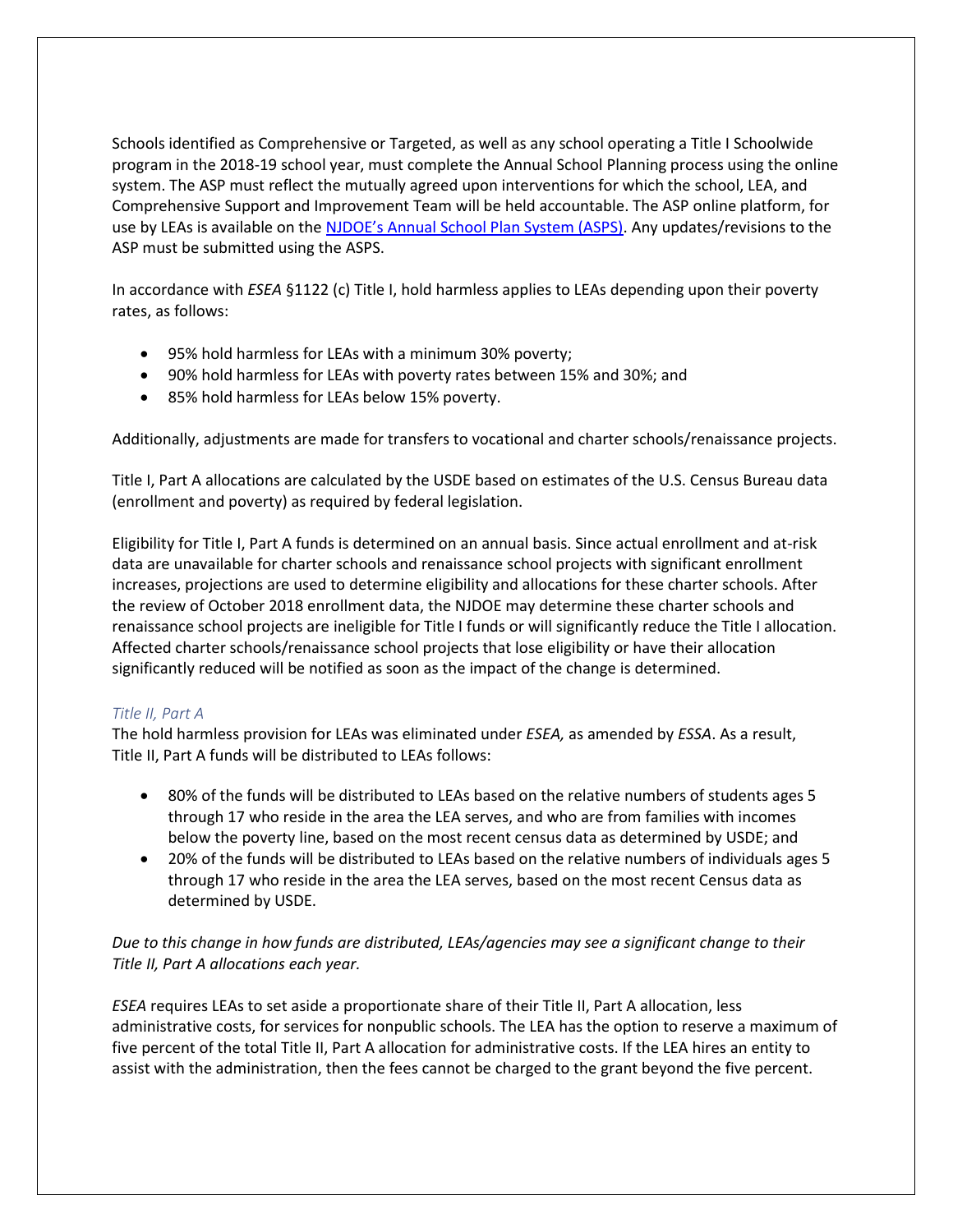## *Title III*

For the 2018-19 school year (FY 2019), public schools will receive Title III allocations based on the number of English language learners (ELLs) in preschool to grade 12 reported in the NJ SMART data collection system as of October 15, 2017.

Nonpublic schools will receive Title III services based on allocations derived from the number of ELLs who were receiving English as a second language instruction under the Chapter 192 program as of October 15, 2017*.* Title III funds will also be generated to serve ELLs attending nonpublic schools in New Jersey who reside out of state or who are enrolled as foreign exchange students. For the 2018-19 school year, the nonpublic ELL student enrollment count was reported by nonpublic schools in the Nonpublic School Enrollment Data Collection, and subsequently verified by the public school district. Public school districts must ensure the nonpublic schools within their jurisdiction identify ELLs and provide Title III services in accordance with federal regulations.

## *Minimum Funding Requirement for Budgeting Title III*

LEAs, charter schools and renaissance school projects must have at least \$10,000 in Title III funds in order to budget those Title III funds. If the agency's allocation is less than \$10,000, the agency may:

- Form a consortium with one or more other agencies to meet the \$10,000 base amount; or
- Refuse the grant award.

LEAs that enter into a consortium must develop a Memorandum of Understanding (guidelines are provided on the [NJDOE Entitlement Grants](http://www.nj.gov/education/grants/entitlement/nclb/) webpage), or an alternative arrangement that outlines how the consortium will meet the program's requirements. Those requirements include:

- Notifying parents of participating ELLs; and
- Ensuring fiscal agents of consortium member LEAs fulfill their fiscal and programmatic responsibilities as sub-grantees under Title III.

# *Title III Immigrant*

These funds are allocated for the benefit of "immigrant children and youth." The *ESSA* defines such students as "individuals who: (A) are aged 3 through 21; (B) were not born in any State; and (C) have not been attending one or more schools in any one or more States for more than 3 full academic years." This definition does not apply to students born in Puerto Rico.

Title III Immigrant funds are awarded *to* LEAs that have experienced a significant increase in the percentage or number of immigrant children and youth, as compared to the two preceding fiscal years.

*Note*: Title III (ELL) and Immigrant allocations *cannot* be combined to meet the \$10,000 minimum requirement.

### *Title IV, Part A*

*ESEA* introduced the Title IV, Part A, Student Supports and Academic Enrichment (SSAE) program. The stated purpose of this program is to increase student achievement by: providing all students with a wellrounded education; fostering safe, healthy, supportive, and drug free environments that support student academic achievement; and increasing access to personalized, rigorous learning experiences